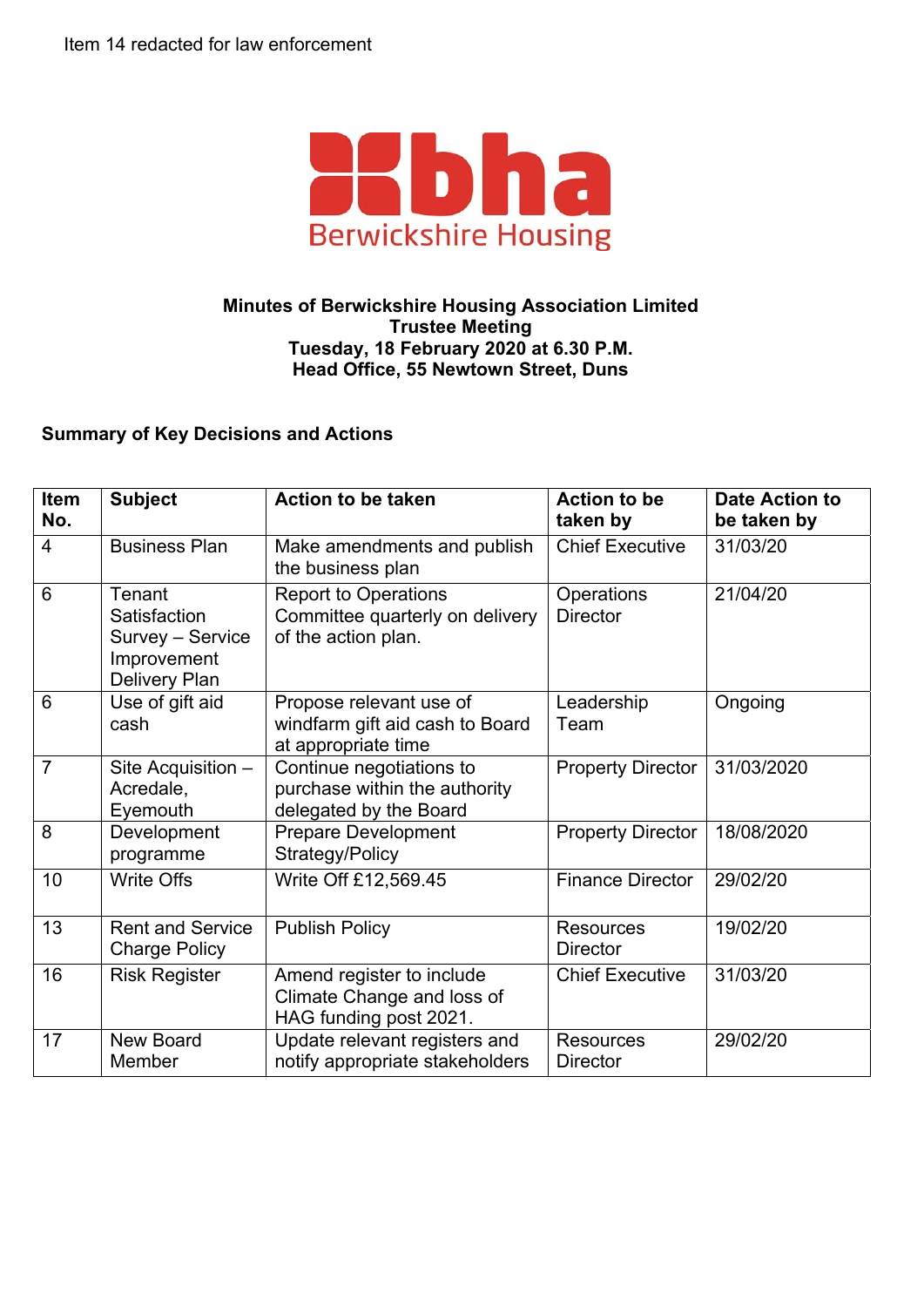| <b>Berwickshire Housing</b>                                                                                                                                                                                |                                                                 |                                                                                                                                                                                                                          | <b>Minutes of Berwickshire Housing Association Limited</b><br><b>Trustee</b><br>Tuesday, 18 February 2020, at 6.30 P.M.<br><b>Head Office, 55 Newtown Street, Duns</b>     |                                       |                    |                                           |
|------------------------------------------------------------------------------------------------------------------------------------------------------------------------------------------------------------|-----------------------------------------------------------------|--------------------------------------------------------------------------------------------------------------------------------------------------------------------------------------------------------------------------|----------------------------------------------------------------------------------------------------------------------------------------------------------------------------|---------------------------------------|--------------------|-------------------------------------------|
| Present:<br>Jim McDevitt (Convener)<br>Vivienne Cockburn (Vice-Convener)<br>Scott Holmes (Vice-Convener)<br>Sean Dickson<br>Lynn Gray<br><b>Paul Matthews</b><br>Norrie MacPhail<br><b>Anne Rutherford</b> |                                                                 | In Attendance:<br>Helen Forsyth, Chief Executive<br>Eleanor Rooke, Finance Director<br>Angela Taylor, Property Director<br>Dan Blake, Operations Director<br>John Bain, Resources Director<br>Colin Turner, Minute Taker |                                                                                                                                                                            |                                       |                    |                                           |
| Item<br>No.                                                                                                                                                                                                | <b>Agenda Item</b>                                              | <b>Minute</b>                                                                                                                                                                                                            |                                                                                                                                                                            | <b>Action</b>                         | <b>Action By</b>   | <b>Action to</b><br>be<br>completed<br>by |
| $\mathbf 1$                                                                                                                                                                                                | <b>Apologies</b>                                                | Susie McCosh.                                                                                                                                                                                                            | Apologies were received from Graeme MacLeod and                                                                                                                            |                                       |                    |                                           |
| $\overline{2}$                                                                                                                                                                                             | <b>Declarations of</b><br><b>Interest</b>                       |                                                                                                                                                                                                                          | Norrie MacPhail declared his interest in BHA Enterprise.                                                                                                                   |                                       |                    |                                           |
| $\mathbf{3}$                                                                                                                                                                                               | <b>Minutes from</b><br><b>Previous Meeting</b>                  | signed by the Convener.<br>with in the agenda.                                                                                                                                                                           | The minutes from the meeting of the 14 January, 2020,<br>were approved as a true record of the meeting and duly<br>There were no matters arising that were not being dealt |                                       |                    |                                           |
| $\overline{\mathbf{4}}$                                                                                                                                                                                    | <b>Revisions of</b><br><b>Business Plan:</b><br><b>Year Two</b> | year.                                                                                                                                                                                                                    | The Chief Executive invited questions on the business<br>plan revision to reflect activities planned in the coming                                                         | Make<br>amendments<br>and publish the | Chief<br>Executive | 31/03/20                                  |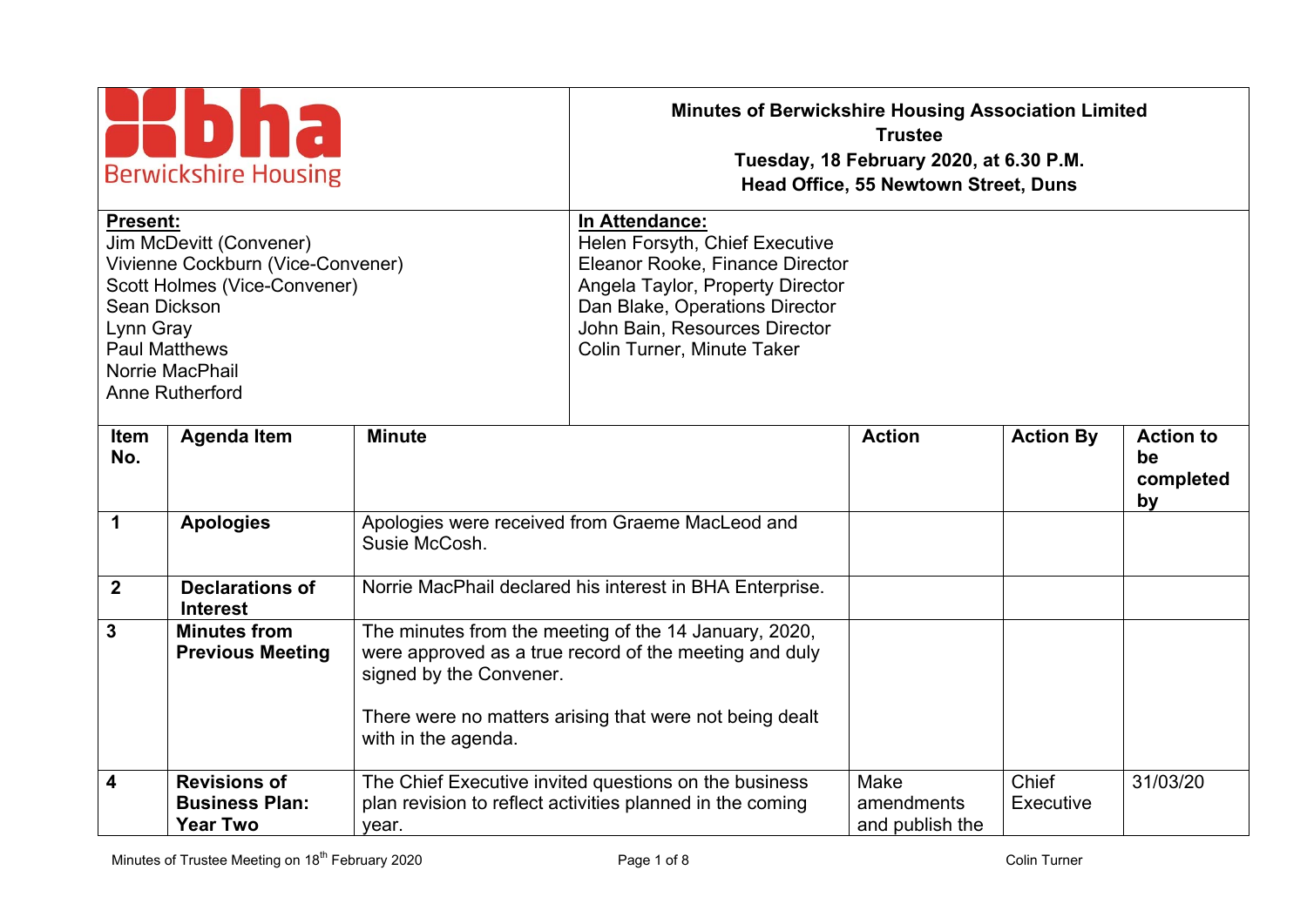|   |                                                                                                         | The Board approved the revised business plan                                                                                                                                                                                                                                                                                                                                                                                                                                            | business plan                                                                           |                               |          |
|---|---------------------------------------------------------------------------------------------------------|-----------------------------------------------------------------------------------------------------------------------------------------------------------------------------------------------------------------------------------------------------------------------------------------------------------------------------------------------------------------------------------------------------------------------------------------------------------------------------------------|-----------------------------------------------------------------------------------------|-------------------------------|----------|
|   |                                                                                                         | subject to minor amendments to clarify:                                                                                                                                                                                                                                                                                                                                                                                                                                                 |                                                                                         |                               |          |
|   |                                                                                                         | 1. Analysis of the housing 2040 vision and<br>2. A cross check of the risks against the risk<br>register.                                                                                                                                                                                                                                                                                                                                                                               |                                                                                         |                               |          |
| 5 | 2020/21 Budgets                                                                                         | The Finance Director explained that the budgets for BHA<br>Enterprise and Berwickshire Community Renewables had<br>been approved by the relevant Boards and were<br>presented to the BHA Board for final approval.                                                                                                                                                                                                                                                                      |                                                                                         |                               |          |
|   |                                                                                                         | The detailed 2020/21 BHA budget was presented for<br>noting as it had already been approved at the January<br>meeting as part of the five year financial business plan.<br>The Board approved the BHA Enterprise and BCR<br>budgets and noted the BHA budget.                                                                                                                                                                                                                           |                                                                                         |                               |          |
| 6 | <b>Feedback and</b><br><b>Action Plan from</b><br><b>Tenant</b><br><b>Satisfaction</b><br><b>Survey</b> | The Operations Director introduced the report and<br>explained the context and purpose of the survey relating<br>to the statutory requirements to report against the Annual<br>Return on the Charter. The last two years' surveys have<br>achieved less than 20% return rate and as the Regulator<br>requires a full qualitative survey to be conducted every<br>three years, an external survey partner was procured to<br>carry out the exercise during October and November<br>2019. | Report to<br>Operations<br>Committee<br>quarterly on<br>delivery of the<br>action plan. | Operations<br><b>Director</b> | 21/04/20 |
|   |                                                                                                         | A timeline has been drafted to communicate the results to<br>customers, staff and other stakeholders and an action<br>plan was presented for approval to deliver the service<br>improvements our customers were identifying.                                                                                                                                                                                                                                                            |                                                                                         |                               |          |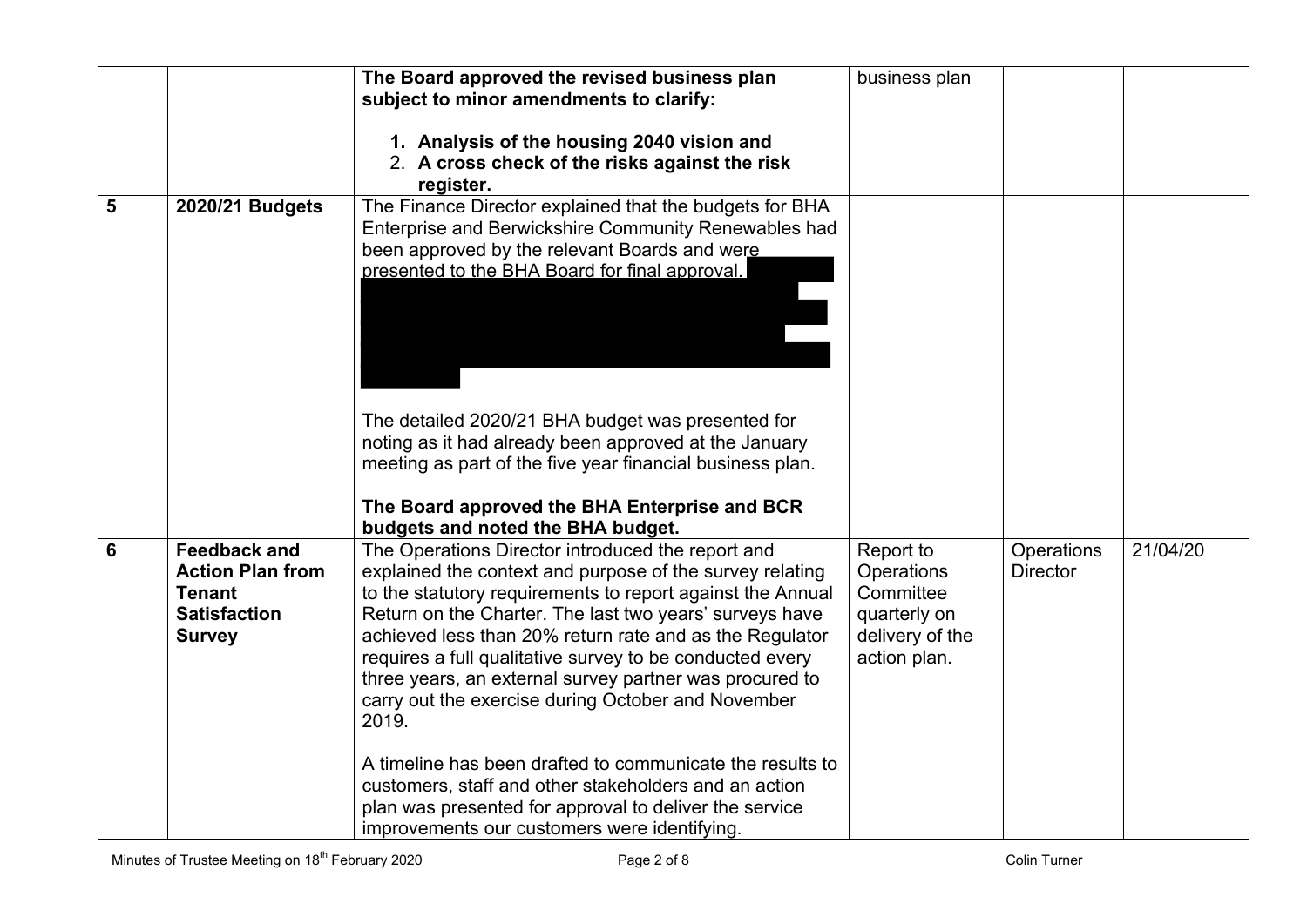|  | Benchmarking of the results has been taken with other<br>RSLs of similar size and that have had at least a 40%<br>return rate from their own tenant surveys. It was felt this<br>was the best and most relevant approach to compare our<br>performance.<br>The Board was encouraged to report any anecdotal<br>evidence from customers that would assist the leadership<br>team to better understand more about the issues<br>identified in the report.<br>It was proposed that a full, externally facilitated survey be<br>carried out annually over the next three years to track<br>progress and get a good like for like measure on service<br>improvements.<br>The Board reminded the Leadership Team that although<br>they felt disappointed in the drop in satisfaction, they had<br>been dealing with a lot of difficult and tenuous situations<br>throughout the year. The Chief Executive acknowledged<br>this but reiterated that the focus was now firmly on<br>improving performance. |                                                                                         |                    |         |
|--|----------------------------------------------------------------------------------------------------------------------------------------------------------------------------------------------------------------------------------------------------------------------------------------------------------------------------------------------------------------------------------------------------------------------------------------------------------------------------------------------------------------------------------------------------------------------------------------------------------------------------------------------------------------------------------------------------------------------------------------------------------------------------------------------------------------------------------------------------------------------------------------------------------------------------------------------------------------------------------------------------|-----------------------------------------------------------------------------------------|--------------------|---------|
|  | It was confirmed that a stock condition survey would be<br>conducted in the next financial year to better inform high<br>level investment decisions to improve our homes in the<br>future. The Finance Director reported that the Audit and<br>Finance Committee had discussed using the gift aid<br>income from the windfarm to subsidise the improvement<br>of the older properties to bring them up to a better<br>standard. The Board felt in general that a non-prescriptive<br>approach to the use of the gift aid should be adopted<br>allowing a regular review of where the funding would<br>achieve the best value for money.                                                                                                                                                                                                                                                                                                                                                            | Propose<br>relevant use of<br>windfarm gift aid<br>cash to Board at<br>appropriate time | Leadership<br>Team | Ongoing |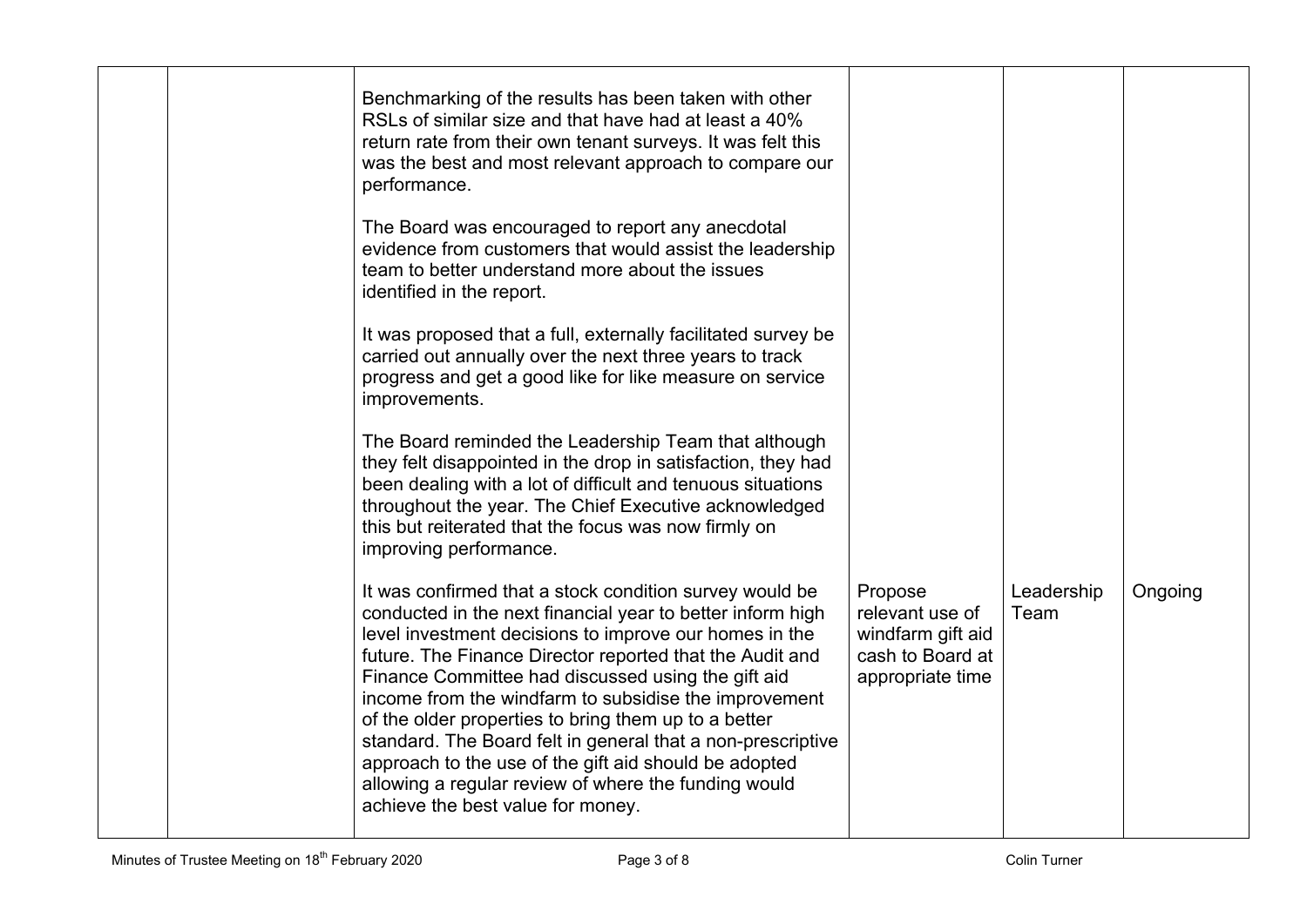|                |                         | The Board noted the report and approved the action                                                                                                                                                                                                                                                                                                                                                                                                                                                                                                                                                                                                                                                                                                                                                                                                                                                                                                                                                                                                                                                           |                                                                                              |                             |            |
|----------------|-------------------------|--------------------------------------------------------------------------------------------------------------------------------------------------------------------------------------------------------------------------------------------------------------------------------------------------------------------------------------------------------------------------------------------------------------------------------------------------------------------------------------------------------------------------------------------------------------------------------------------------------------------------------------------------------------------------------------------------------------------------------------------------------------------------------------------------------------------------------------------------------------------------------------------------------------------------------------------------------------------------------------------------------------------------------------------------------------------------------------------------------------|----------------------------------------------------------------------------------------------|-----------------------------|------------|
|                |                         | plan, delegating authority to the Operations                                                                                                                                                                                                                                                                                                                                                                                                                                                                                                                                                                                                                                                                                                                                                                                                                                                                                                                                                                                                                                                                 |                                                                                              |                             |            |
|                |                         | Committee to monitor delivery of the service                                                                                                                                                                                                                                                                                                                                                                                                                                                                                                                                                                                                                                                                                                                                                                                                                                                                                                                                                                                                                                                                 |                                                                                              |                             |            |
|                |                         | improvements against the plan.                                                                                                                                                                                                                                                                                                                                                                                                                                                                                                                                                                                                                                                                                                                                                                                                                                                                                                                                                                                                                                                                               |                                                                                              |                             |            |
| $\overline{7}$ | <b>Site Acquisition</b> | Leading from an underspend of Housing Association<br>Grant (HAG) in the Scottish Borders area, grant has been<br>offered to BHA by the Scottish Government to buy a site<br>adjacent to the exiting Acredale Road site to land bank.<br>The purchase, if approved, requires to be completed by<br>31 <sup>st</sup> March 2020 to secure the funding. BHA's landbank is<br>depleted and this presents a good opportunity to<br>replenish it. The site is within the Local Housing Strategy<br>and Strategic Housing Investment Plan.<br>The Scottish Government is also considering covering<br>any additional costs incurred due to taxation implications<br>that BHA may incur.<br>The Board approved that negotiations for the<br>purchase of the land for £450,000 continue. The<br>Board delegated authority to the Leadership Team to<br>complete the purchase on the basis that the final<br>purchase must be:<br>1. Cost neutral to BHA or<br>2. Not exceed 5% of the land value (£450k).<br>Any costs that take the purchase price above 5% of<br>the purchase price (£450k) must be approved by the | Continue<br>negotiations to<br>purchase within<br>the authority<br>delegated by<br>the Board | Property<br><b>Director</b> | 31/03/2020 |
| 8              | <b>Indicative</b>       | Board.<br>The Property Director introduced the proposed                                                                                                                                                                                                                                                                                                                                                                                                                                                                                                                                                                                                                                                                                                                                                                                                                                                                                                                                                                                                                                                      | Prepare                                                                                      | Property                    | 18/08/2020 |
|                | development             | development programme that would deliver on average,                                                                                                                                                                                                                                                                                                                                                                                                                                                                                                                                                                                                                                                                                                                                                                                                                                                                                                                                                                                                                                                         | Development                                                                                  | <b>Director</b>             |            |
|                | programme and           | 34 homes per year over the next four years but it was                                                                                                                                                                                                                                                                                                                                                                                                                                                                                                                                                                                                                                                                                                                                                                                                                                                                                                                                                                                                                                                        | Strategy/Policy                                                                              |                             |            |
|                | rising costs of         | reinforced that these were only indicative figures at this                                                                                                                                                                                                                                                                                                                                                                                                                                                                                                                                                                                                                                                                                                                                                                                                                                                                                                                                                                                                                                                   |                                                                                              |                             |            |
|                | development             | stage and dependent upon a number of ever changing                                                                                                                                                                                                                                                                                                                                                                                                                                                                                                                                                                                                                                                                                                                                                                                                                                                                                                                                                                                                                                                           |                                                                                              |                             |            |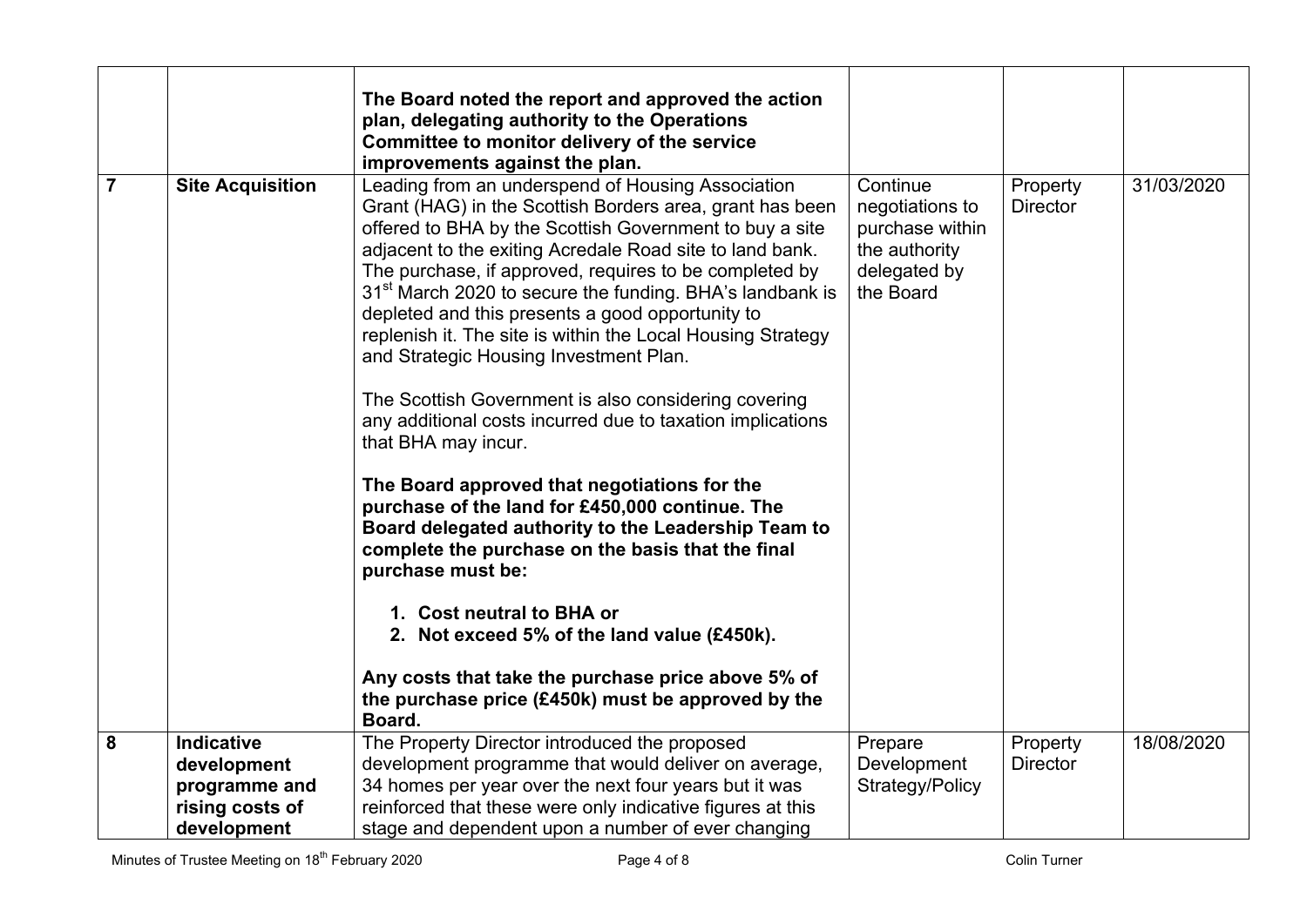|    |                                                    | factors. The development costs for these developments<br>were included in the five year financial forecasts at this<br>stage but were liable to change.<br>The Board discussed in detail a number of scenarios and<br>understood that the Property Director would bring a<br>revised development strategy that would incorporate a<br>land bank strategy to the Board in August 2020. This<br>would have a direct influence on the Finance Director's<br>treasury strategy to secure the funding for proposed |                         |                                   |          |
|----|----------------------------------------------------|---------------------------------------------------------------------------------------------------------------------------------------------------------------------------------------------------------------------------------------------------------------------------------------------------------------------------------------------------------------------------------------------------------------------------------------------------------------------------------------------------------------|-------------------------|-----------------------------------|----------|
|    |                                                    | developments that typically have a two to three year lead<br>time.                                                                                                                                                                                                                                                                                                                                                                                                                                            |                         |                                   |          |
|    |                                                    | The Board noted the report                                                                                                                                                                                                                                                                                                                                                                                                                                                                                    |                         |                                   |          |
| 9  | Quarterly<br><b>Monitoring</b><br><b>Statement</b> | The Finance Director invited questions.<br>The Board noted the delay in electrical testing<br>understanding that it was best practice at this time and<br>not mandatory, therefore would be delayed until year<br>21/22.                                                                                                                                                                                                                                                                                      |                         |                                   |          |
|    |                                                    | The Board noted the report.                                                                                                                                                                                                                                                                                                                                                                                                                                                                                   |                         |                                   |          |
| 10 | Q3 Write Offs                                      | Board member noted the figure quoted in the report was<br>£14,065.73, correction has been recorded and amended<br>for the purposes of the minute.                                                                                                                                                                                                                                                                                                                                                             | Write Off<br>£12,569.45 | <b>Finance</b><br><b>Director</b> | 29/02/20 |
|    |                                                    | The Board approved the write off of £12,569.45.                                                                                                                                                                                                                                                                                                                                                                                                                                                               |                         |                                   |          |
| 11 | <b>Key Performance</b><br><b>Indicators: BHA</b>   | The Operations Director reminded the Board that these<br>reports were scrutinised at Operations Committee and                                                                                                                                                                                                                                                                                                                                                                                                 |                         |                                   |          |
|    | <b>Best/Social Value</b>                           | invited questions.                                                                                                                                                                                                                                                                                                                                                                                                                                                                                            |                         |                                   |          |
|    | <b>Indicators</b>                                  |                                                                                                                                                                                                                                                                                                                                                                                                                                                                                                               |                         |                                   |          |
|    |                                                    | The Board noted the report.                                                                                                                                                                                                                                                                                                                                                                                                                                                                                   |                         |                                   |          |
| 12 | 2018/19                                            | The Finance Director introduced the report and invited                                                                                                                                                                                                                                                                                                                                                                                                                                                        |                         |                                   |          |
|    | <b>Housemark Sector</b>                            | questions. It was queried that the number of different                                                                                                                                                                                                                                                                                                                                                                                                                                                        |                         |                                   |          |
|    | <b>Scorecard</b>                                   | reporting regimes, both statutory and voluntary, that BHA                                                                                                                                                                                                                                                                                                                                                                                                                                                     |                         |                                   |          |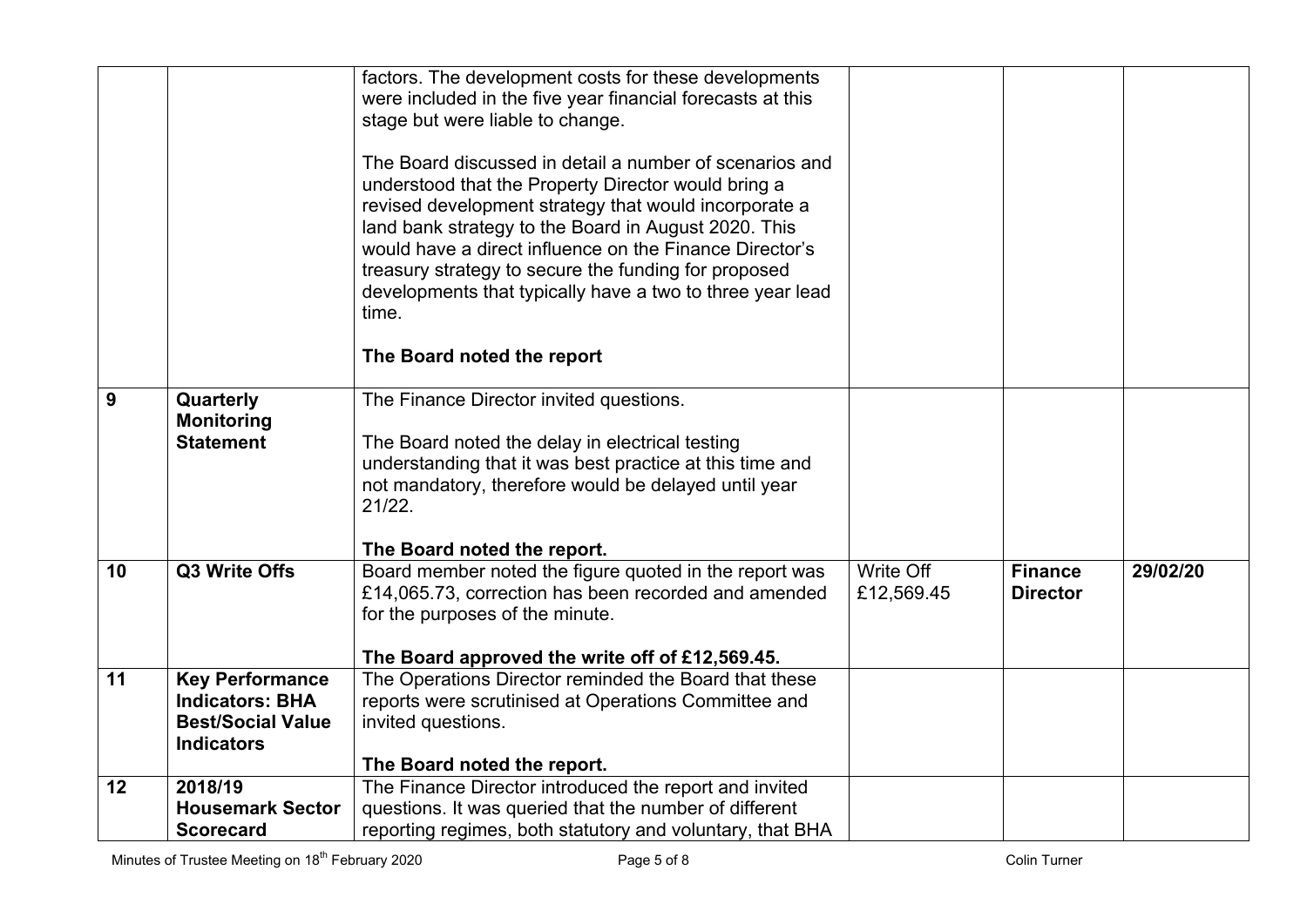|    |                                           | were providing data to must be taking a lot of time away<br>from staff delivering services. The Board was reassured<br>that the reporting was not too onerous and with planned<br>improvements to the reporting module within the housing<br>management system, would take even less time in future. |                                                                           |                                     |          |
|----|-------------------------------------------|------------------------------------------------------------------------------------------------------------------------------------------------------------------------------------------------------------------------------------------------------------------------------------------------------|---------------------------------------------------------------------------|-------------------------------------|----------|
| 13 | <b>Policies for</b>                       | The Board noted the report.<br>The Board approved the Rent and Service Charge                                                                                                                                                                                                                        | <b>Publish Policy</b>                                                     | <b>Resources</b>                    | 19/02/20 |
|    | <b>Renewal</b>                            | policy.                                                                                                                                                                                                                                                                                              |                                                                           | <b>Director</b>                     |          |
| 14 |                                           |                                                                                                                                                                                                                                                                                                      |                                                                           |                                     |          |
| 15 | <b>Chief Executive's</b>                  | The Board noted the updates from the Chief                                                                                                                                                                                                                                                           |                                                                           |                                     |          |
|    | Report                                    | Executive.                                                                                                                                                                                                                                                                                           |                                                                           |                                     |          |
| 16 | <b>Risk Report</b>                        | Risks relating to the availability of HAG following 2021<br>and meeting climate change targets should be added to<br>the register.                                                                                                                                                                   | Amend register                                                            | Chief<br>Executive                  | 29/02/20 |
|    |                                           | The Board noted the risk report.                                                                                                                                                                                                                                                                     |                                                                           |                                     |          |
| 17 | Governance<br><b>Update</b>               | The Board welcomed Billie Dishington into the<br>membership of the Association.<br>The Board approved the removal of the members as per<br>the report.                                                                                                                                               | Update relevant<br>registers and<br>notify<br>appropriate<br>stakeholders | <b>Resources</b><br><b>Director</b> | 29/02/20 |
|    |                                           | The Board approved Billie Dishington to be appointed and<br>fill a "Casual Vacancy" as a Trustee of the Association.                                                                                                                                                                                 |                                                                           |                                     |          |
|    |                                           | The Board noted the report.                                                                                                                                                                                                                                                                          |                                                                           |                                     |          |
| 18 | <b>Subsidiary Board</b><br><b>Minutes</b> | The Board noted the minutes from:<br>1. BHA Enterprise Board meeting on 30 <sup>th</sup> January                                                                                                                                                                                                     |                                                                           |                                     |          |
|    |                                           | 2020                                                                                                                                                                                                                                                                                                 |                                                                           |                                     |          |